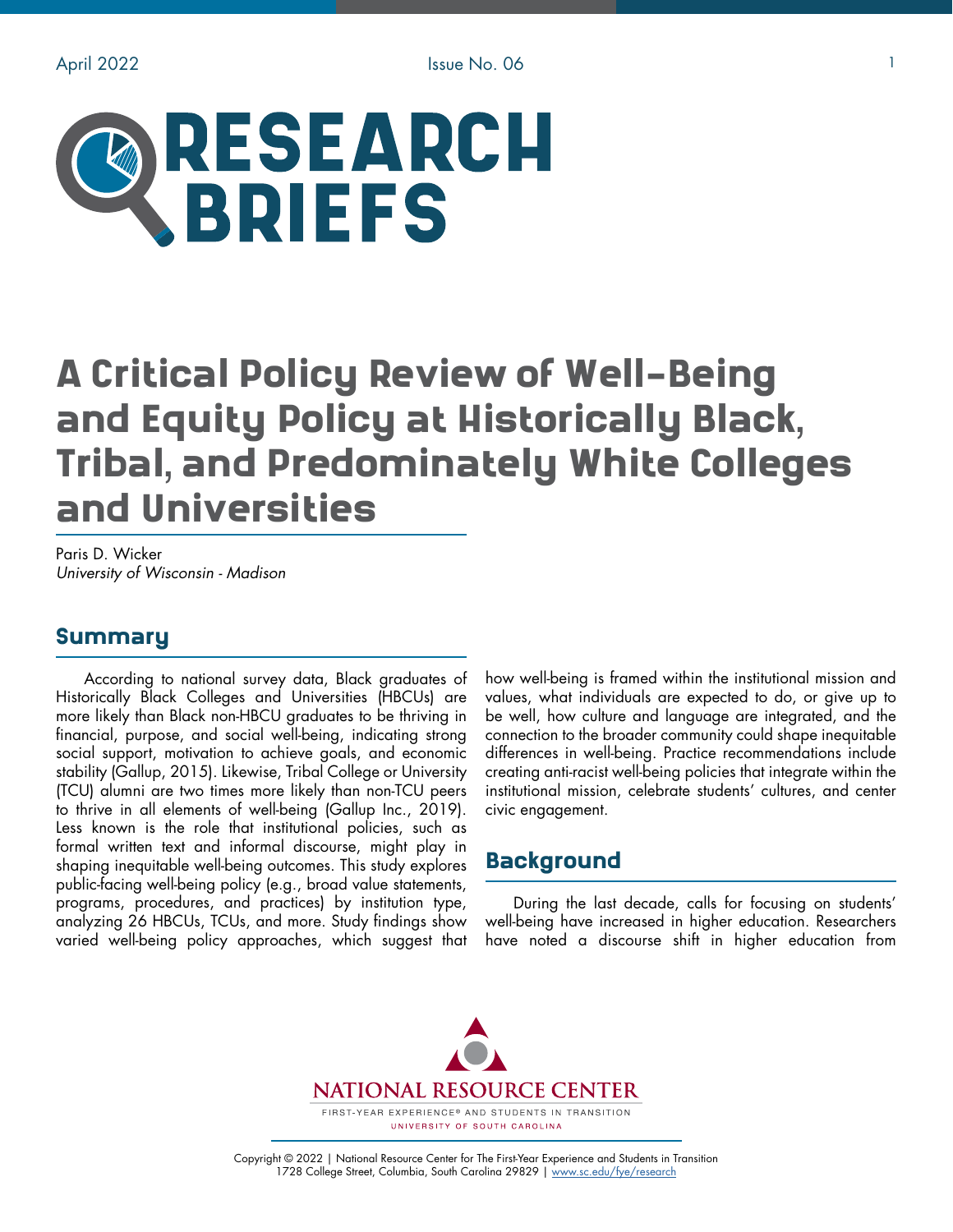"wellness" to "well-being" (Travia, 2020), and while well-being and wellness are often used interchangeably, it is important to note differences among them. Well-being comes from philosophical and psychological disciplines that center on happiness and purpose, whereas wellness is a strengths-based construct that is linked to health and prevention of illness or disease (Goss, 2010). Well-being has been described as "an optimal and dynamic state that allows people to achieve their full potential," with individual well-being including the assessment of happiness and satisfaction, meeting human rights and needs, and valuable community contributions (NIRSA, NASPA, & ACPA, 2020, p. 2). As stress and distress towards well-being are highest for college students during the first semester (Bewick et al., 2010), addressing well-being needs during college transition remains critical.

Furthermore, national survey data identified differences in alumni well-being depending on where they attended college. Specifically, Historically Black Colleges and Universities (HBCUs) and Tribal Colleges and Universities (TCUs) have been found to produce alumni with a higher likelihood of well-being (i.e., purpose, social, financial, community, physical) than their counterparts at predominantly White institutions (PWI's; Gallup, 2015). For example, Black graduates of Historically Black Colleges and Universities (HBCUs) are more likely than Black non-HBCU graduates to be thriving in financial, purpose, and social well-being, indicating strong social support, motivation to achieve goals, and economic stability (Gallup, 2015). Likewise, TCU alumni were nearly two times more likely than their non-TCU peers to thrive in all elements of well-being (Gallup Inc., 2019). Other national survey data highlight that the more marginalized identities that a student has, the lower their well-being tends to be (Brocato, 2021). These findings highlight the impact of campus experiences among academic spaces, as racial microaggressions (or indirect slights) exist in PWI academic and social spaces, and these negative experiences can have a devastating impact on sense of belonging, persistence, and, ultimately, the well-being of students of color (McGee & Stovall, 2015). Overall, quality relationships (e.g., with institutional faculty and staff and peers) and a supportive campus environment are two factors that can positively shape well-being at any institution, with racialized experiences potentially moderating the amount of effort that students can put into their academic endeavors (Quaye & Harper, 2015). Several colleges and universities have combined health equity and racial justice initiatives by including well-being goals into strategic plans and naming well-being as a primary purpose (and outcome) of higher education (Harward, 2016; National Intramural-Recreational Sports Association, 2019). Other policy efforts include using executive leadership, such as chancellors, vice presidents, chief officers, and student leaders, to message and model well-being behavior, and embed well-being into all aspects of campus culture (Amaya et al., 2019; Goss et al., 2010).

As such, the purpose of this study is to explore how well-being policy intersects with equity initiatives at public land-grant higher education institutions, including HBCUs,

TCUs, and PWIs. Utilizing a qualitative critical policy review approach (Diem & Welton, 2021) with the theory of racialized organizations (Ray, 2019), this policy review also examined the nature of well-being terminology within 26 institutions to understand the nature of well-being policy, distributions of power and resources, and how student experiences are centered within policy. The guiding research question was: how do colleges and universities define and integrate well-being policy?

## Research Design

This study collected data from 26 public land-grant institutions of higher education: 10 TCUs, nine HBCUs, and six PWIs (see Table 1). Public institutions were the primary focus of this analysis due to their traditional emphasis on improving the public good (Gavazzi & Gee, 2018). Policy data came from institutional websites in the form of strategic plans, annual reports, health initiatives, procedures, programs, and mission, vision, and value statements. Lastly, recent statements addressing racial injustice were analyzed for elements of well-being, wellness, and/or health disparities.

First, all data collected was read several times to generate an overall understanding. Next, I created short 3-5-word sentence codes using direct words from the data, paying special attention to the terminology choices (wellbeing vs. wellness). Then, I searched for specific references of well-being, wellness, and racial injustice in connections to power, agency, and resources. After determining all possible meanings for the selected data, I then organized data into themes. Table 1 provides a summary of how each institution framed their discourse (e.g., well-being as happiness or purpose, or wellness as physical health), what definitions/values guided their frameworks, and where these frameworks were structured centered on campus. (e.g., specific campus departments).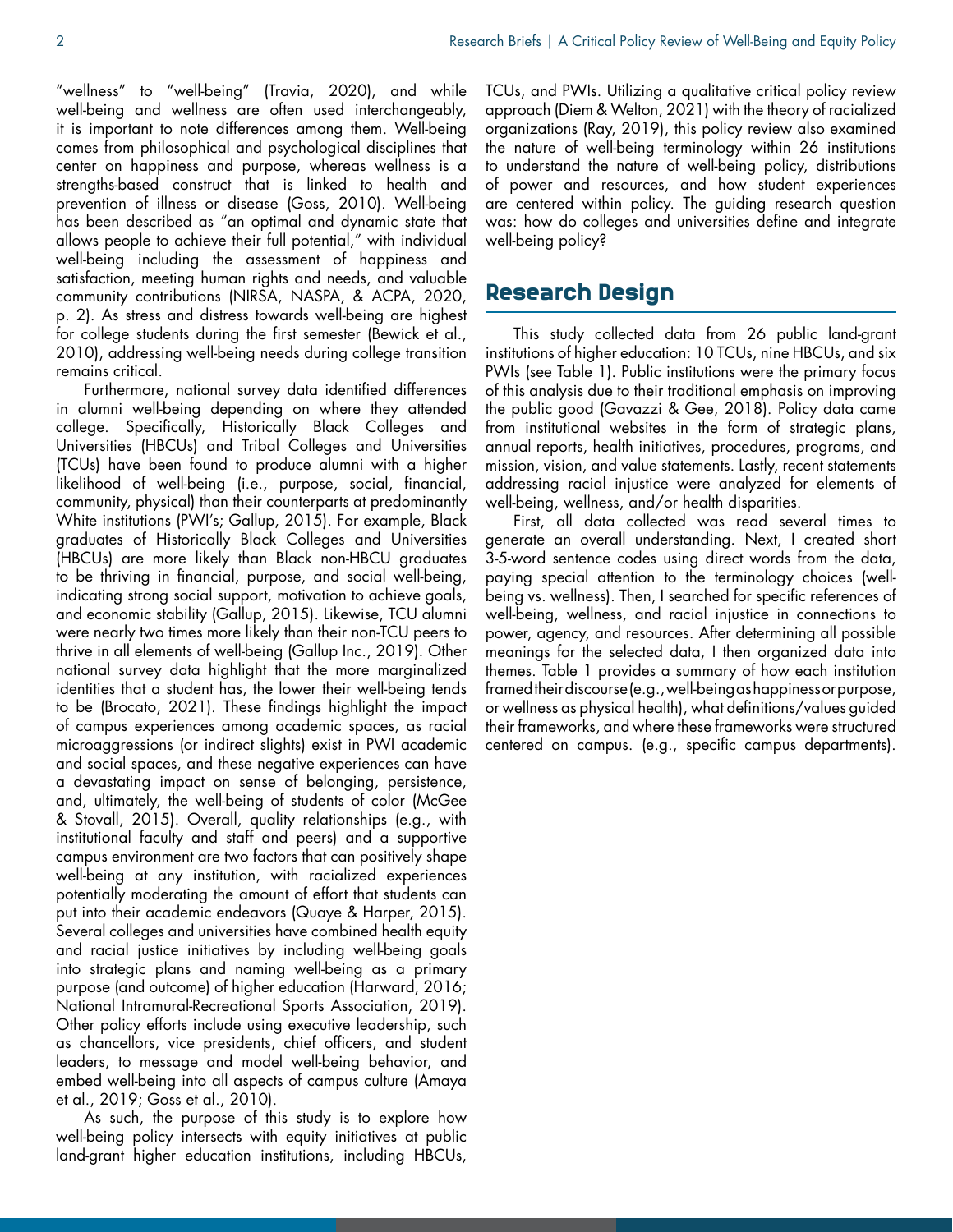| Table 1                                                       |  |  |
|---------------------------------------------------------------|--|--|
| Logistic Regression, Factors Predicting First Year Completion |  |  |

| Pseudonym                        | <b>Type</b> | <b>Discourse</b>      | <b>Definition</b>                                                                                                                                                 | <b>Structure</b>                                          |
|----------------------------------|-------------|-----------------------|-------------------------------------------------------------------------------------------------------------------------------------------------------------------|-----------------------------------------------------------|
| <b>Circle Community College</b>  | <b>TCU</b>  | None                  |                                                                                                                                                                   |                                                           |
| Eagle Tech College               | <b>TCU</b>  | Wellness              | Healthy lifestyle choices                                                                                                                                         | Wellness center,<br>mission statement                     |
| Long State University            | <b>TCU</b>  | None                  |                                                                                                                                                                   |                                                           |
| North Point College              | <b>TCU</b>  | Well-Being            | Indigenous values, harmony,<br>balance                                                                                                                            | <b>Core Values</b>                                        |
| Plain State University           | <b>TCU</b>  | Well-Being & Wellness | Wellness programming. Values of<br>medicine wheel, balance                                                                                                        | <b>Core Values</b>                                        |
| Premier College                  | <b>TCU</b>  | Well-Being            | Student learning and development<br>to ensure the well-being of<br>Indigenous People.                                                                             | Mission & value statements,<br>and educational philosophy |
| <b>River Tribal College</b>      | <b>TCU</b>  | Well-Being            | Well-being in mission goals, vision,<br>and strategic plan                                                                                                        |                                                           |
| Snow Mountain State              | <b>TCU</b>  | Well-Being            | Safety, academic, physical,<br>financial, and social needs                                                                                                        | Course catalog (courses in<br>self-care) & Core Value     |
| Sovereignty Community<br>College | <b>TCU</b>  | None                  |                                                                                                                                                                   |                                                           |
| Turtle Island College            | <b>TCU</b>  | Well-Being & Wellness | Supporting the inherent rights of<br>Indigenous peoples                                                                                                           | Mission statement                                         |
| North State University           | PWI         | Well-Being & Wellness | Wellness is the full integration<br>of states of physical, mental,<br>and spiritual well-being. seven<br>dimensions of wellness                                   | Student Affairs, Health Hub<br>of Services                |
| Pacific State University         | PWI         | Well-Being            | Seven Dimensions of student<br>well-being: physical, energy,<br>mental, wisdom, self-actualization,<br>financial, environmental                                   | Individual schools/colleges,<br>online                    |
| University of Big State          | PWI         | Well-Being            | Conditions for well-being: social<br>connectedness, mindfulness,<br>growth mindset, resilience,<br>gratitude, inclusivity, self-<br>compassion, and life purpose. | Well-being institute and<br>Guidebook for well-being      |
| University of Many Lakes         | PWI         | Well-Being & Wellness | Specific well-being definition. Unit/<br>Initiative solely devoted to well-<br>being. Extensive wellness programs                                                 | Student Affairs, stand-alone<br>initiatives               |
| University of Open Fields        | PWI         | Well-Being & Wellness | Eight dimensions of wellness                                                                                                                                      | Wellness center mission<br>statement                      |
| University of the Southwest      | PWI         | Well-Being & Wellness | Structural and ecological<br>approaches to well-being. Place<br>and well-being                                                                                    |                                                           |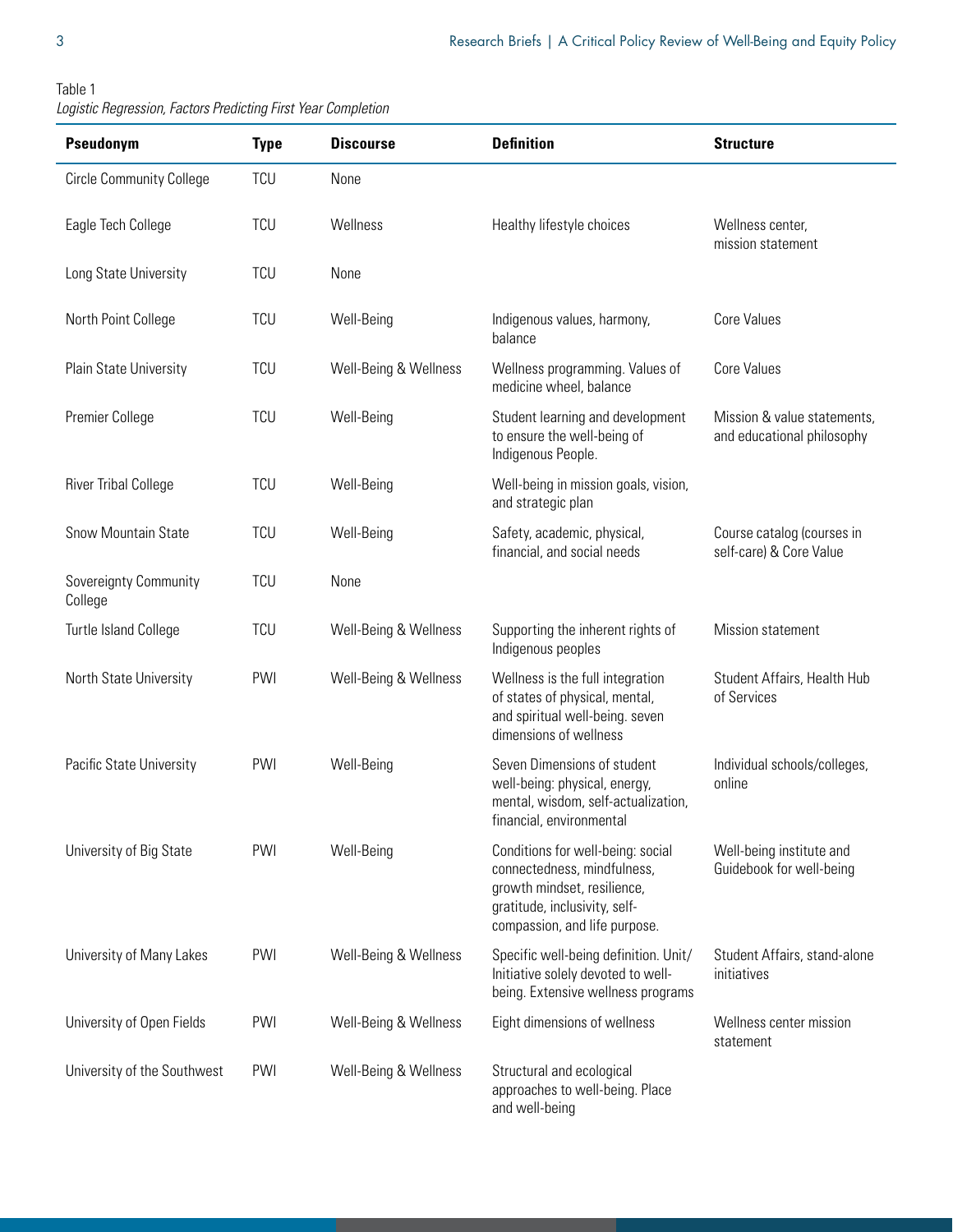| Pseudonym                          | <b>Type</b> | <b>Discourse</b>      | <b>Definition</b>                                                                                                | <b>Structure</b>                              |
|------------------------------------|-------------|-----------------------|------------------------------------------------------------------------------------------------------------------|-----------------------------------------------|
| <b>Achievement University</b>      | <b>HBCU</b> | Wellness              | Wellness programs designed to<br>encourage behaviors to improve<br>well-being. Mental health<br>awareness week   | <b>Mission Statement</b>                      |
| <b>Bridge State University</b>     | <b>HBCU</b> | None                  |                                                                                                                  |                                               |
| <b>Historical State University</b> | <b>HBCU</b> | None                  |                                                                                                                  |                                               |
| Ocean State University             | <b>HBCU</b> | None                  |                                                                                                                  |                                               |
| Paradise A & M University          | <b>HBCU</b> | Wellness              |                                                                                                                  | Individual schools/colleges                   |
| Renaissance University             | <b>HBCU</b> | Wellness              | Five Dimensions of wellness:<br>physical, emotional, social,<br>professional, and spiritual                      | <b>Health Center</b>                          |
| Southeast A & T University         | <b>HBCU</b> | None                  |                                                                                                                  |                                               |
| Sunshine A & M                     | <b>HBCU</b> | Wellness              | Wellness programming, Initiatives<br>for community health disparities                                            | <b>Core Values</b>                            |
| University of Deep South           | <b>HBCU</b> | Wellness & Well-Being | Seven Dimensions of well-being<br>(Academic, Career, Financial,<br>Psychological, Physical, Social,<br>Spiritual | Student Affairs, Institutional<br>core values |
| University of Plain State          | <b>HBCU</b> | Wellness              | Wellness minor                                                                                                   | Student programming                           |

# Findings

Study findings revealed varying approaches to well-being policy and its connection to racial equity. Formal written well-being policies were largely absent on most HBCU websites, although there was a strong emphasis on wellness initiatives that focused on addressing racial justice through improving physical health outcomes in Black communities. Meanwhile, TCUs embedded collective well-being text directly into their institutional mission and value statements and considered education and racial justice to be a direct result of embracing and reclaiming Indigenous culture and language. PWIs included multiple well-being and wellness policy discourses and resources, although these initiatives were often not connected explicitly to the institutional mission, but rather a means to enhance student learning and retention. Additional discussion about these themes and related findings are discussed in the subsequent sections.

## HBCUs: Relational Wellness Approaches to Health Inequity

HBCU policy text focused on wellness and physical health, specifically addressing health disparities in Black communities. Physical and emotional health and safety were frequently co-occurring website text, which suggested that these were priorities for institutions. Two of the institutions, Achievement University and Southern Agricultural & Technical University (all institutional names are pseudonyms), included elements of wellness as service to others. Achievement University stressed that its mission has always been about "service to people, and not education for education's sake".

Likewise, Southern A&T University wrote on the value of relevance (being closely connected) to meet the basic needs of the community and improve the quality of life of Black communities. This discourse explicitly links the success of educational experiences in proportion to addressing the everyday needs of the Black community. This collective and relational approach also shifts power directly in the hands of students who are seeking education to improve Black existence in America. Well-being (as happiness, purpose, balance) may be difficult to achieve when Black bodies suffer due to systemic and intentional neglect and malign. In response, HBCUs focus on physical health aligns resources and agency in a manner that is both pragmatic and tangible.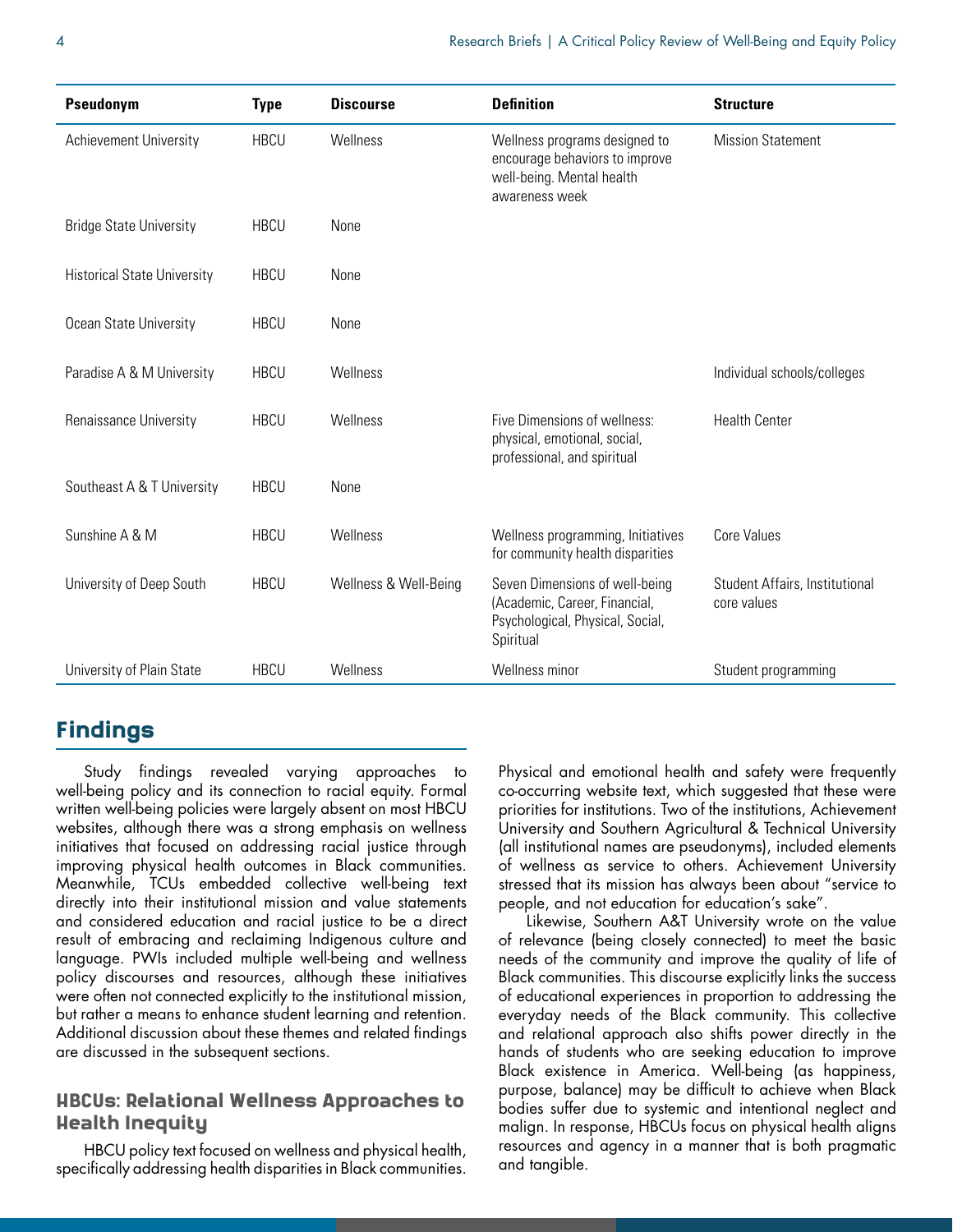#### TCUs: Culturally Relevant Well-Being Policy

Many TCUs embed principles of well-being within their core values. Six out of 10 TCUs integrated well-being and balance directly into their institutional missions, visions, values, and goal statements. For example, North Point College listed traditional Indigenous values such as: Qiksiksrautiqaġniq Iñuuniaġvigmun (Respect for Nature), Qiñuiññiq – (Humility), Ukpiqqutiqaġniq (Spirituality,) and Nagliktuutiqaġniq (Compassion). As their mission is to "build strong communities through education and training," this suggested that well-being as the balance of nature, people, and resources is an expected outcome of higher education.

Additionally, among policy materials, there was no separation between the values of the Indigenous community and the values of the college. For example, the goal of the North Point was not to build productive citizens but whole communities, threading a collectivist approach to well-being and wellness that matches that of the community. This assumed that it is through Indigenous culture and language that well-being is achieved and not despite it. These policy approaches deliberately embedded student and community culture in the processes of the institution and allowed individuals to come as they are, with no need for assimilation. This messaging can be valuable for students who may implicitly learn that there is something wrong with their culture or that they need to change to be successful.

Another example of an institution demonstrating a culturally relevant well-being policy was Premier College, whose mission statement identified the well-being of Indigenous people as its primary objective. Additionally, this College's educational philosophy placed Indigenous life in harmony with the natural world and the universe. The concept of harmony and balance again played a leading role in conveying the college's intention of where and how well-being should exist. It is this combination of culture-affirming Indigeneity and well-being that created conditions where student agency and well-being might flourish.

## PWIs: Abundance of Well-Being and Wellness

All six PWI websites contained extensive text on wellness and well-being, with multiple departments providing separate and sometimes disconnected well-being initiatives, definitions, and sub-definitions (e.g., financial wellness, emotional wellness, etc.). Additionally, three PWIs framed well-being and wellness within a socio-ecological approach that considered how policies, structures, and environments shape well-being on campus. While HBCUs and TCUs utilized circular and collective conceptions of well-being and wellness, PWI discourse around well-being presented a linear and transactional approach (e.g., exercise + counseling + sleep = well-being). Furthermore, unlike TCUs and HBCUs, well-being discourse was not located within PWI mission statements but as standalone policy initiatives.

On the surface, the PWI websites were more saturated with well-being policy but often did not situate within a socio-historical context to frame why certain student populations and communities were denied the opportunity to be well. Given research about the experiences of students of color on PWI campuses, this suggests that the PWI policy of well-being maybe be decoupled from practice or lived experience of well-being. This racialized misalignment between policy and practice (Ray, 2019) suggests that PWI well-being policy may be a reactive and aspirational response to recent student experiences and demands and not fully representative of all students' day-to-day experiences. As students of color are more likely to have unmet mental health needs and disinclined to utilize campus resources and services (Anderson, 2018), well-being policy that solely prioritizes individual help-seeking behavior may not fully address inequitable outcomes, especially for students with marginalized identities.

Overall, findings from this study suggested that the differences in student well-being experiences could connect to how well-being is framed within institutional mission and values, what individuals are required to do (or give up) to be well, how culture and language are integrated, and how such elements are connected to the broader community. To reiterate, socio-ecological well-being and wellness content and resources saturate PWI websites but are not explicitly connected to the institutional mission and values or ongoing issues of racial injustice. For HBCUs and TCUs, well-being and wellness were framed as a direct outcome of education and extension of the surrounding community, achieved by embracing one's culture, heritage, and language. This is an alternative depiction from traditional college student integration models that imply that students should assimilate into dominant cultures to be successful (Tinto, 1993). The Indigenous well-being model did not ask students to give up parts of their culture but rather to remember and embrace it. Likewise, racial injustice at Tribal Colleges was not simply a problem to be solved but was framed as a collective issue in which all suffer at the hands of racism and hate. See Figure 1



Source: Adapted from Life is Sacred: A Statement of the Nation's Tribal Colleges and Universities. (2020).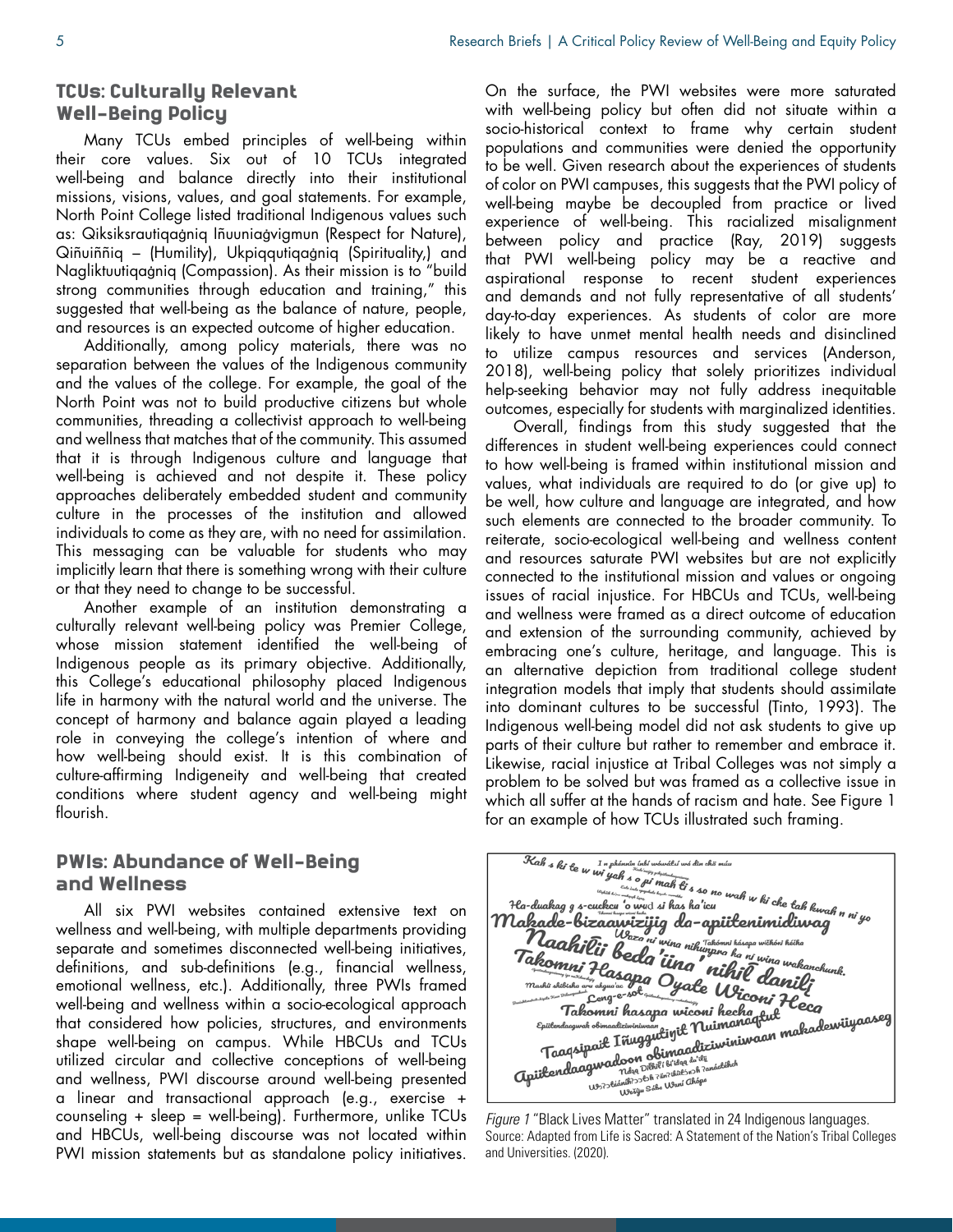## Implications and Recommendations

HBCUs, TCUs, and PWIs have different approaches to well-being policy, which may influence the level of agency that students feel and guide everyday behavior and interactions. As such, below are policy recommendations for all colleges and universities to consider:

- 1. It is important for institutions to delineate between wellness and well-being and to frame consistent messages across the institution from a culturally sustaining philosophy that embeds student culture into the processes of the institution (D'Andrea Martínez, 2021). The inter-association well-being definition created by the National Intermural-Recreational Sports Association, the National Association for Student Personnel Administrators, and the American College Health Association is an exemplar model for institutions to adopt or modify (NIRSA, NASPA, & ACHA, 2020).
- 2. Practitioners can reflect on their work and interactions with students while considering how well-being connects to the institutional mission, vision, and values. If no connection exists, these individuals can advocate for formal revision and inclusion of well-being as a direct goal of higher education.
- 3. Written well-being policy can provide guidance, support, intention, and accountability for those striving towards well-being. Additionally, such policies can work to sustain effective practices and acknowledge key actors and stakeholders (Kyser et al., 2016). The Okanagan charter (2015) is a collective call-toaction and vision for transforming all institutions of higher education into health-promoting colleges & universities. It is an exemplar policy and call-to-action, as it provides institutions with a common language, principles, and socio-ecological frameworks for embedding health and well-being in all aspects of campus culture, including collective and community well-being perspectives
- 4. It is important for leaders and institutional staff to engage in critical reflection and to consider practices as well as written policy. Sarah Diem and Anjalé Welton (2020) provided an excellent anti-racist policy audit protocol review which may be a useful resource for educational leaders to equitably implement and assess policy. Some guiding questions for leaders to consider from Diem and Welton's work include: "What are the intentions of the policy," "How do the policy intentions align with what happens on the ground in day-to-day practice," and "Who benefits from the policy and who is negatively affected?"

## References

- Anderson, M. S. (2018). Barriers to the utilization of mental health services on college campuses by African American students. *McNair Scholars Research Journal*, 11(3), 1-11. <https://commons.emich.edu/mcnair/vol11/iss1/3>
- Amaya, M., Donegan, T., Conner, D., Edwards, J., & Gipson, C. (2019). Creating a culture of wellness: A call to action for higher education, igniting change in academic institutions. *Building Healthy Academic Communities*  Journal, 3(2), 27-40. [https://doi.org/10.18061/bhac.](https://doi.org/10.18061/bhac.v3i2.7117 ) [v3i2.7117](https://doi.org/10.18061/bhac.v3i2.7117 )
- Bewick, B., Koutsopoulou, G., Miles, J., Slaa, E., & Barkham, M. (2010). Changes in undergraduate students' psychological well‐being as they progress through university. *Studies in Higher Education*, 35(6), 633–645. [https://doi.org/10.1080/03075070903216643](https://doi.org/10.1080/03075070903216643 )
- Brocato, N., Luebber, F., Taylor, M., Gonzalez, Á. D. J., Chessman, H. M., & Zhao, Y. (2021). Well-being for students with minoritized identities. American Council on Education. [https://www.acenet.edu/Documents/Well-](https://www.acenet.edu/Documents/Well-Being-Minoritized-Identities.pdf)[Being-Minoritized-Identities.pdf](https://www.acenet.edu/Documents/Well-Being-Minoritized-Identities.pdf)
- Diem, S., & Welton, A. J. (2020). *Anti-racist educational leadership and policy*. Routledge.
- D'Andrea Martinez, P. (2021). *Culturally responsivesustaining education*. NYU Steinhardt Metropolitan Center for Research on Equity and the Transformation of Schools. [https://steinhardt.nyu.edu/metrocenter/ejroc/culturally](https://steinhardt.nyu.edu/metrocenter/ejroc/culturally-responsive-sustaining-education)[responsive-sustaining-education](https://steinhardt.nyu.edu/metrocenter/ejroc/culturally-responsive-sustaining-education)
- Gallup, Inc. (2019). *Alumni of tribal colleges and universities better their communities*. [https://www.gallup.com/](https://www.gallup.com/education/265871/tribal-college-university-alumni-outcomes.aspx  ) [education/265871/tribal-college-university-alumni](https://www.gallup.com/education/265871/tribal-college-university-alumni-outcomes.aspx  )[outcomes.aspx](https://www.gallup.com/education/265871/tribal-college-university-alumni-outcomes.aspx  )
- Gallup, Inc. (2015). *Gallup-USA funds minority college graduates report.* [https://www.gallup.com/file/](https://www.gallup.com/file/services/186359/USA_Funds_Minority_Report_GALLUP.pdf ) [services/186359/USA\\_Funds\\_Minority\\_Report\\_GALLUP.](https://www.gallup.com/file/services/186359/USA_Funds_Minority_Report_GALLUP.pdf ) [pdf](https://www.gallup.com/file/services/186359/USA_Funds_Minority_Report_GALLUP.pdf )
- Gavazzi, S. M., & Gee, E. G. (2018). *Land grant universities of the future: Higher education for the public good*. Johns Hopkins University Press.
- Goss, H. B., Cuddihy, T. F., & Michaud-Tomson, L. (2010). Wellness in higher education: A transformative framework for health-related disciplines. *Asia-Pacific Journal of Health, Sport and Physical Education*, 1(2), 29–36. [https://doi.or](https://doi.org/10.1080/18377122.2010.9730329) [g/10.1080/18377122.2010.9730329](https://doi.org/10.1080/18377122.2010.9730329)
- Harward, D. (Ed.). (2016). *Well-being in higher education: A strategy for change and the realization of education's greater purposes.* Association of American Colleges and Universities.